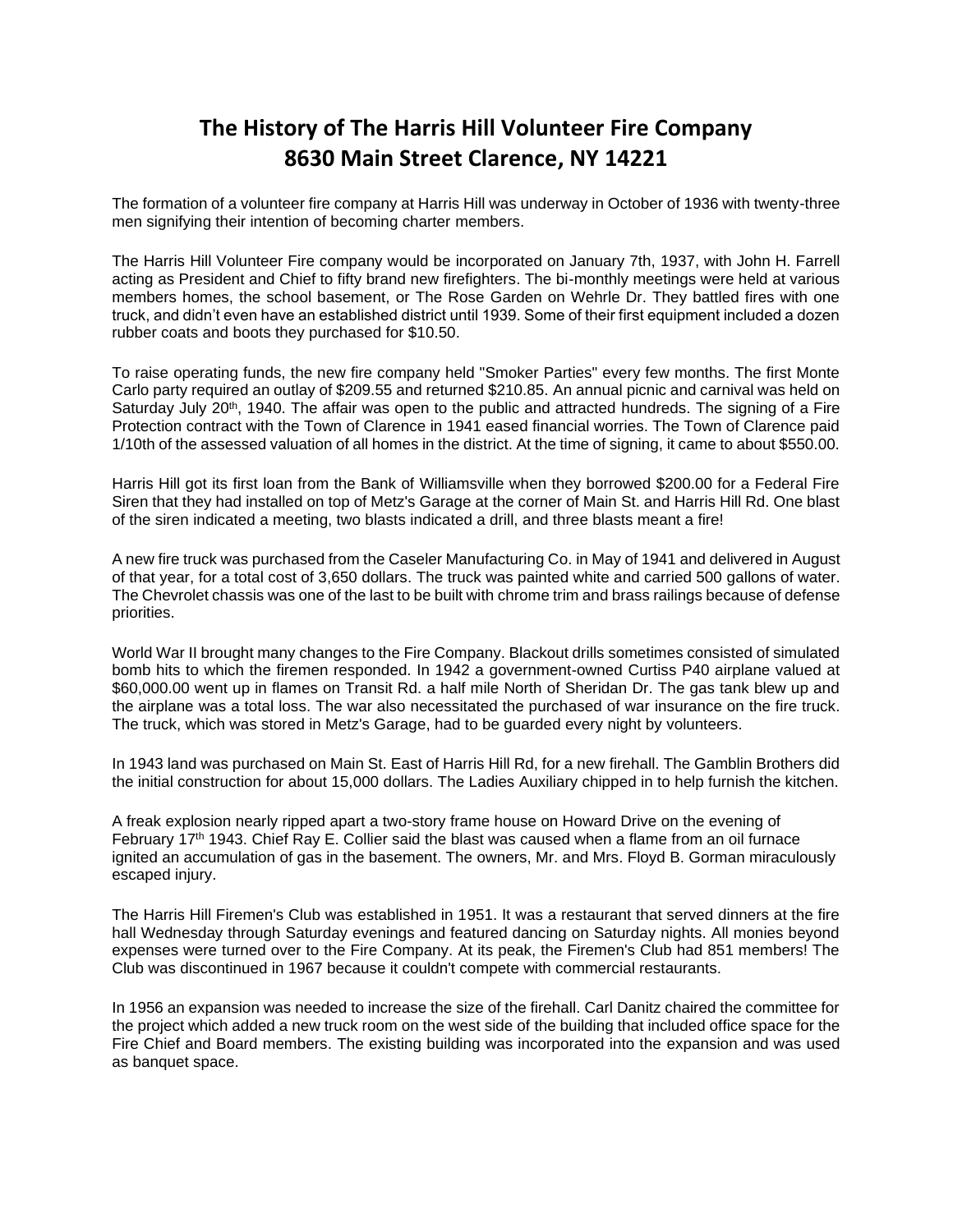Volunteer Firemen's Sunday, was initiated in our area by Firefighter Walter Pfeil in 1959. Mr. Pfeil wrote a column for the C*larence Press* entitled, "Safety and Fire Facts." He also encouraged the Fire Company to offer a creative writing award to high school students, which was posthumously named after him and is still awarded today.

A new Seagrave pumper was added in September 1960 at a cost of 27,500 dollars with additional equipment. The purchase was based on the recommendation of the National Board of Fire Underwriters, with a view to the fire company obtaining a better fire district classification.

In the 1960's Harris Hill Firemen resisted moves toward providing ambulance service. During this time, the Junior Chamber of Commerce tried to donate an ambulance, but it was refused. In 1965, after Clarence Center Volunteer Fire Co. complained that 75% of the ambulance calls they received were in the Harris Hill District, a fee was sent to them to encourage their continued service. In June 1965, Harris Hill adopted a resolution to provide ambulance services.

Stephen R. Bucki was awarded Firefighter of the year from Western NY Fireman's association and FASNY in 1965.

A third expansion of the firehall had taken place in 1968 when a building committee was appointed to enlarge kitchen and storage areas and create a larger banquet room. An expanded entrance and restroom areas on the east side were included with the construction. Construction was completed by Leemar building company of Tonawanda, NY. The banquet room was rented 14 times in its first year with a total profit of 1008.25

Ronald W. Plewniak, a member of the Harris Hill Fire Company, was credited with saving the life of a resident of a burning home on Boncrest Drive in November 1968. The blaze was confined mainly to the kitchen area

On February 2nd, 1970, Clayt Ertel Sr. introduced the Exempt Firemen's Club, as a service organization for the firemen to promote the welfare of the Harris Hill Volunteer Fire Company.

In 1971, The Eastern Hills mall opened near the corner of Transit Rd. and Main St. The building boasted a total size of 997,945 square feet and 92 total stores with 7 additional anchor stores and was one of the areas largest shopping centers at the time. Through the years several incidents occurred at the site including an Arson fire in a pizzeria in the Food Court area and a bomb threat.

A building permit was obtained in July of 1972 as plans were formed to increase the size of the truck room in anticipation of the delivery of an American Lafrance Snorkel truck. At this time the front bay doors were raised to 12ft and the rear wall of the apparatus room was pushed out to increase the overall space. The total cost of renovations was 20,000 dollars. The Snorkel truck was ordered in 1973, but would take three years to manufacture.

In 1978, a New York State Human Rights Law against sexual discrimination went into effect. It required a constitutional change which allowed Patricia Grogan to become Harris Hill's first female member.

A 1981 GMC/ Saulsbury mini pumper was the first fire company vehicle to arrive with the lettering of "Clarence NY" on the sides. Under the direction of Chief John Ricey the remaining apparatus would have the same lettering added through various stages of paint work in 1982 and 1983.

In February 1983, a commercial cab Mack R model chassis was purchased for the sum of 47,935.00 as part of a project to build a new rescue truck. Bids for the rescue body were sent out and returned in July 1983. The membership provided approval for the Swab wagon company to outfit a rescue body onto the chassis at an additional cost of 59,675.00.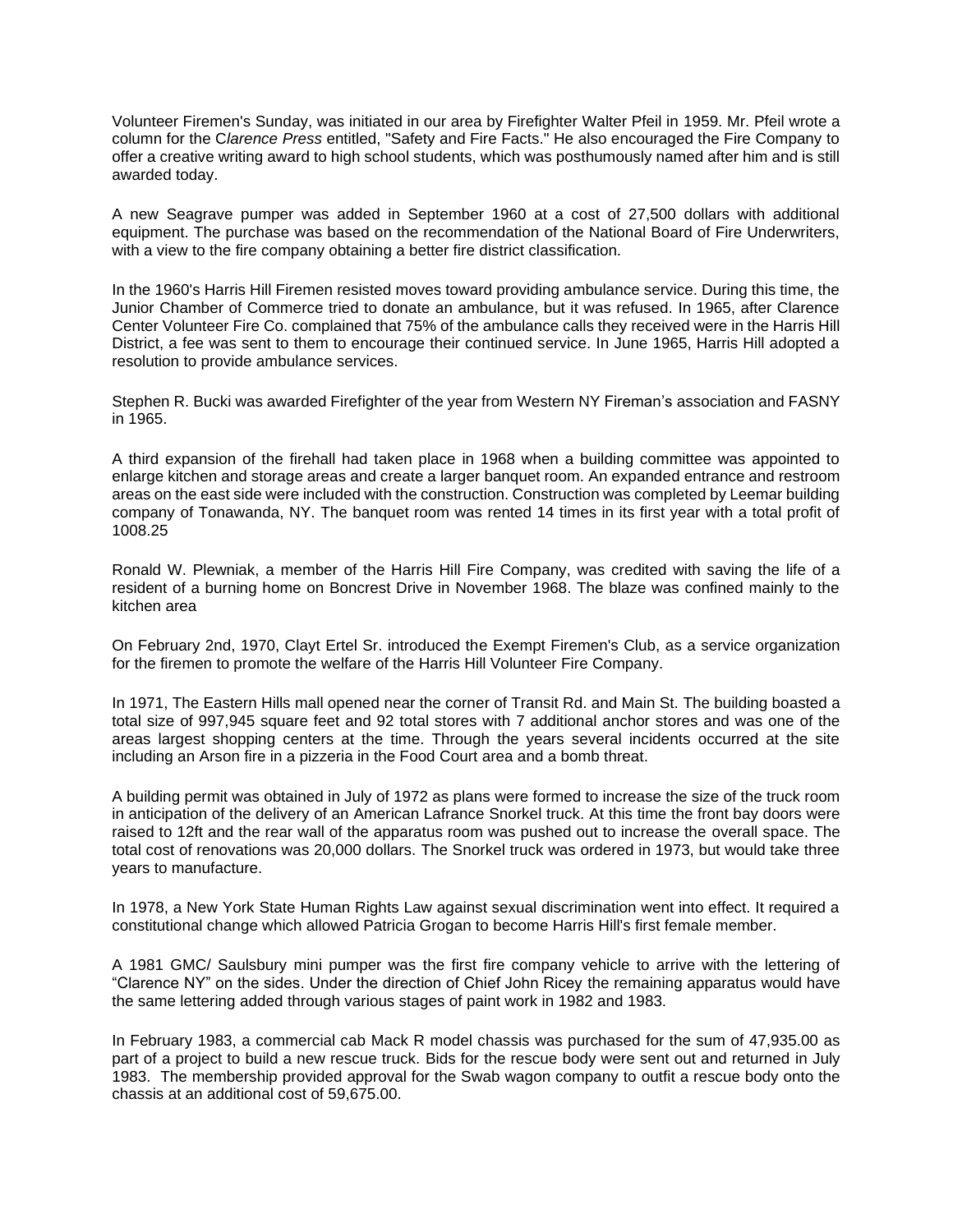For the 1984 fiscal year, the Board of Directors approved an operating budget of 197,480.00. This would equate to approximately .20 cents per thousand dollars of assessed value.

To commemorate the 50th anniversary of the Harris Hill Fire Company, the local and national Post Office agreed to cancel mail with a special stamp on Jan. 7. 1987. A special 50<sup>th</sup> anniversary logo was created and proudly displayed in gold leaf on the front of a new 1987 Young pumper.

With the acquisition of the 1987 Young Pumper, the fire company sold both open cab Seagrave pumpers and consolidated the number of pumpers from four to three. The increased pump and tank capacity and compartment size of the more modern apparatus eliminated the need for four engines.

In March of 1989 the Fire Company proceeded with plans to refurbish the American LaFrance Snorkel truck, the bid was awarded to RD. Murray in Hamburg NY for a total cost of 142,600 dollars. The refurb process would entail upgrading warning lights, adding rear doors to the canopy cab for crew member safety, and reconstructing the body out of stainless steel.

During that same month, the Town of Clarence reached an agreement to contract with Towns Ambulance service to provide Advanced Life Support at First Aid calls. This would be the first ALS ambulance service utilized by Harris Hill VFC. In January 1991, LaSalle Ambulance would become a backup ambulance provider over Towns.

Jerry Roy was awarded Firefighter of the Year in August 1990 by the Erie Volunteer Fireman's Association for his heroic efforts to provide lifesaving efforts to Erie County Sherriff William M. Dillemuth, who was killed in the line of duty on Kraus Rd. while serving a warrant to a resident at their address on October 20<sup>th</sup>, 1989.

The Harris Hill Fire District saw tremendous growth throughout the 1990s into the new Millennium. The entire western border line of Transit Road expanded to include the development of several sprawling commercial buildings. Call volume increased a short time after and continued to rise with the development of additional residential homes in new subdivisions.

The fire company transformed through several changes as well during the early 1990's. Throughout most of 1991 the Clarence Town Board discussed providing a LOSAP pension program for the Volunteer Firefighters. A referendum was held in October of 1991, with residents of the district voting to pass the proposal 211 Yes / 103 No. The program would begin on January 1<sup>st</sup>, 1992.

A committee was formed to research the design of new uniforms for the membership in 1991, they were distributed in May of 1992. The uniform spec and patch are still used today. Firefighter health would become a major focus in 1992 and subsequently the first physicals were offered to members in June and August of that year at the old Doctors Hospital in Buffalo. The first thermal imaging camera made by Argus was also purchased, it was powered with several AA batteries.

In December 1992, a new Saulsbury pumper was the first truck to arrive with the reflective blue stripe. All remaining apparatus had the blue stripe added soon after. The lone exception being Engine 1, a 1971 Seagrave pumper, which never had the stripe added because of plans at the time for its replacement.

Past Chief Roy Schiefla was appointed as the Towns disaster coordinator in 1993.

The fire company added cardiac monitoring and defibrillation to its list of emergency medical services during 1994 with twelve members of the company completing required training for the program, which went on-line on Dec. 15. 1994.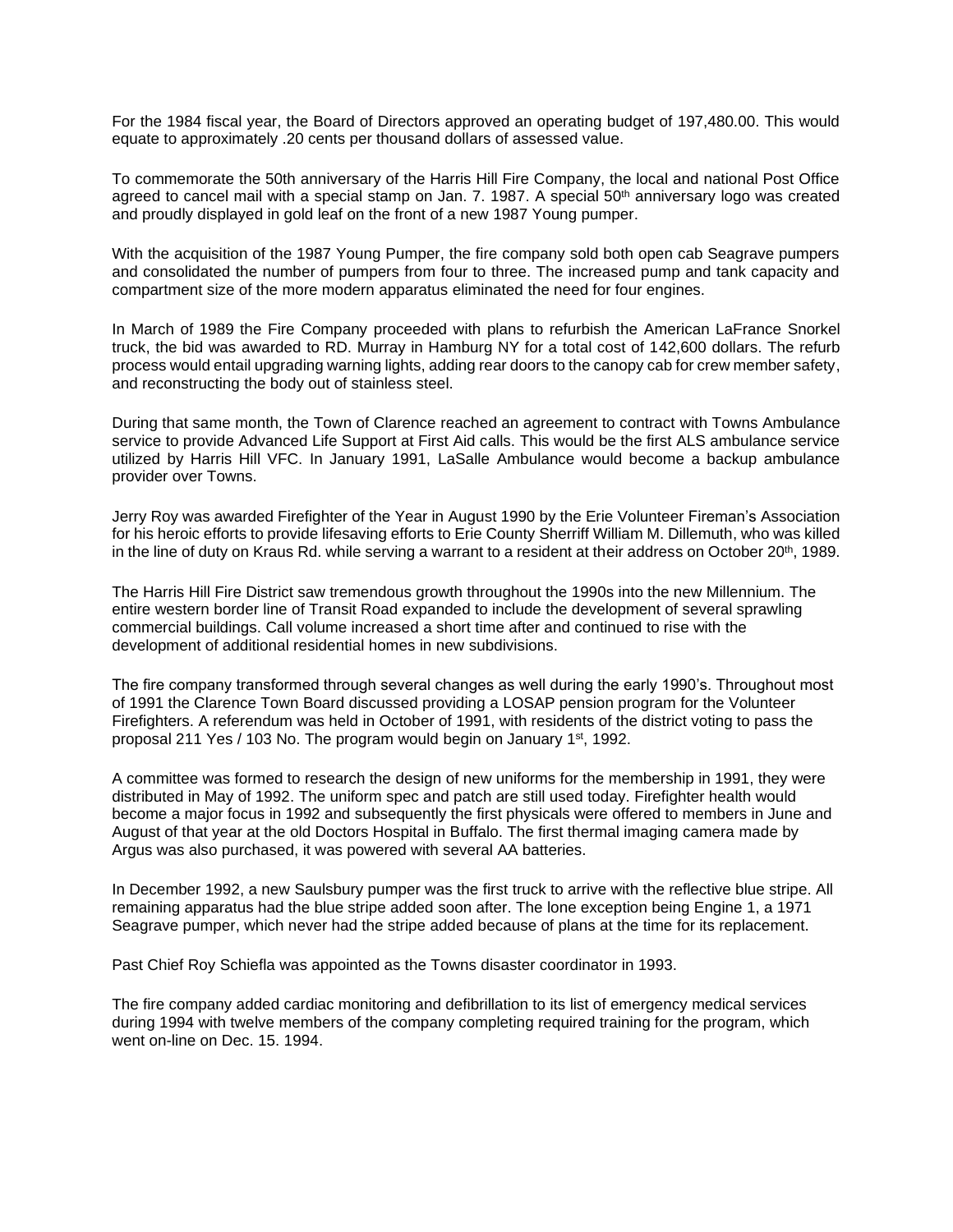A constitutional change was made in January 1995 to allow anyone over the age of 50 to join the fire company. In December of that year, funding was allocated for the construction of a fitness room inside the apparatus bay of the fire hall, the room was completed in 1996.

An Excellence in Teamwork award was provided by the Firefighter magazine for an EMS call on September 27<sup>th</sup>, 1995 during which Harris Hill VFC had their first "save" with the defibrillation unit.

In May of 1996, alphanumeric paging began to roll out in our day to day operations. At that time, the "Red phones" installed in each Fire Chiefs house were removed, because the paging replaced the purpose of the phone at a much lower cost. The primary purpose of the phones were to communicate with Amherst Fire Control for non-emergency calls, known as silent alarms. The phone system was also interconnected with each Firehouse under Amherst Fire Control. The first personal pagers were acquired through Page New York at a cost of 6.44 each per month. In 1998 group paging became available from Amherst Fire Control and would be used to provide dispatch information ( Address, Nature, etc. ) for any calls that were in progress.

On October 1<sup>st</sup>, 1997 a new building committee was formed to determine the current and future needs of the fire company facilities.

Several area Fire Chiefs worked to upgrade the Amherst Fire Control radio system in 1999. The fire company allocated thousands of dollars towards the purchase of new radios to be used on an initial frequency of 425.400mhz. All existing low band radio equipment through Erie County was gradually removed from service during the upgrade. The new radio system brought several advancements to operations including the "firefighter down" button, unit identification, and the Knox key release system.

In 2001, The Harris Hill Volunteer Fire Company Explorer Post 114 was started. It consists of a group of 14-18-year-old high school students who are interested in helping the community. Today the program is still functional and is a key resource to the recruitment of new firefighters.

With the tragic events of September  $11<sup>th</sup>$ , 2001 unfolding, the Fire Company conducted a boot drive out on Main St. in front of the fire hall on Saturday September  $15<sup>th</sup>$ , 2001. The community response was overwhelming and donations accumulated in an amount of more than 10,000 dollars. All of the funds were donated to the family of Firefighter Michael Mullen of FDNY Ladder Co. 12 who lost his life on 9/11 at the age of 34 years old. As part of an area wide mutual aid deployment, Harris Hill provided an ambulance with five crew members for deployment to ground zero in the days following the attacks.

A 75ft Quint ladder truck was purchased from Emergency One in 2003. The vehicle carried 500 gallons of water and a 2000gpm Hale fire pump and only required one person to operate. Given its capabilities and smaller size over a traditional aerial, it responded first to all fires for several years. The American LaFrance Snorkel and 1971 Seagrave pumper were sold soon after this truck was acquired.

The Clarence planning board approved a concept plan for a new state of the art Firehouse on existing property at 8630 Main St. on January 29<sup>th</sup>, 2003. In July 2005, Harris Hill members moved operations into a new facility, located in the lot just east of the old fire hall. The 24,000 sq. ft. building provided ample office space for each fire and administrative officer, as well as rooms for physical fitness and a training classroom. The seven-bay truck room provides separate areas for gear washing, equipment cleaning and maintenance. The old fire hall was carefully demolished in September 2005.

Steve Bucki became the first member to achieve 50 years of active service in 2005. In January of that year the fire company adopted hot and cold response protocols in place of the traditional A&B mode responses when Twin City Ambulance became the primary ALS provider.